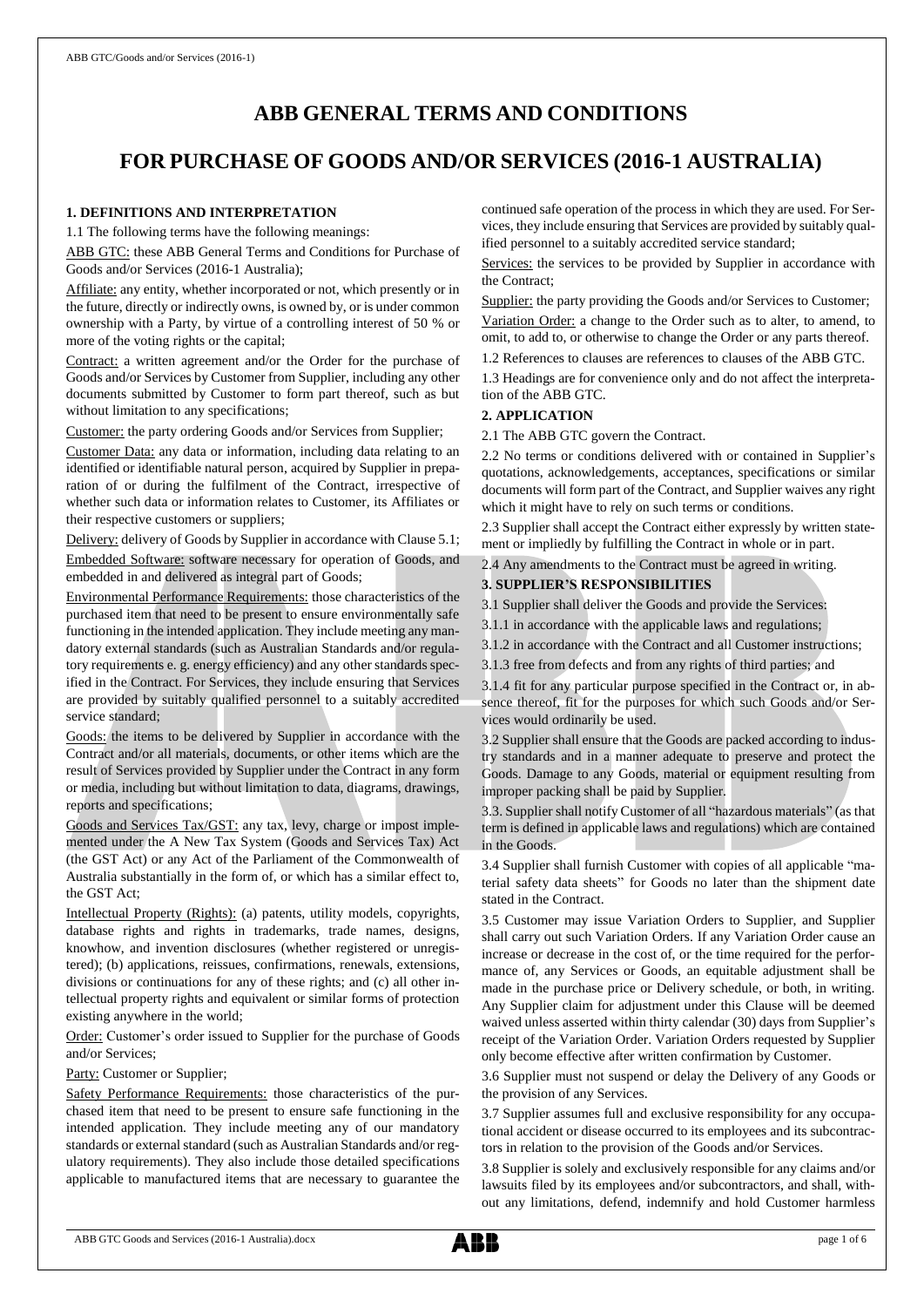from and against any claim, proceeding, action, fine, loss, cost, damages and expenses arising out of or relating to any such claims and/or lawsuits, and any noncompliance with legislation, regulations, codes of practice, guidance and other requirements of any relevant government or governmental agency applicable to Supplier, its employees or subcontractors. Supplier undertakes to appear in court at its own cost if requested by Customer, acknowledging its status as sole and exclusive employer, and to provide Customer with all requested documentation and information necessary to ensure proper legal defence of Customer in court. The preceding sentence does not apply if the liability or damage was caused by Customer's gross negligence or intentional act.

3.9 Customer is authorized to make any payments due to Supplier's employees and subcontractors performing Services, or providing Goods under the Contract, in order to avoid lawsuits, liens or encumbrances. Such payments may be made through withholding Supplier's credits, offsetting or in any other way. Supplier shall provide any support requested by Customer with regard to such payments and indemnify Customer for any payments made.

3.10 Where it is necessary for Supplier to enter Customer's premises, Supplier will need to complete the necessary occupational health and safety and security on site inductions before commencing work.

3.11 Supplier must, in delivering the Goods to Customer's premises and performing the Services:

(a) use its best efforts not to interfere with any of Customer's activities, or the activities of any other person, on Customer's premises;

(b) be aware of, comply with, and ensure that Supplier's personnel comply with:

(i) all applicable laws regulations and industrial awards and agreements, including all applicable safety, health and environment laws and regulations; and

(ii) all safety, health and environment guidelines, rules and procedures applicable to Customer's premises or specified in the Contract; and

(iii) all directions and orders given by Customer's representatives; and

(c) ensure that Customer's premises are left secure, clean, orderly and fit for immediate use.

#### **4. PAYMENT, INVOICING**

4.1 Subject to Supplier providing an unconditional undertaking in the form approved by Customer, and given by an approved financial institution, as security to the value specified in the Order within 14 calendar days of the date of the Order, in consideration of the Goods delivered and/or the Services provided by Supplier in accordance with the Contract, Customer shall pay to Supplier the purchase price stated in the Contract provided the invoice fulfils the requirements defined in the Contract.

4.2 Unless otherwise stated, all prices specified in the Contract are in Australian currency, fixed and not subject to escalation.

4.3 Unless the Contract provides otherwise, the price is inclusive of:

(a) all charges for packaging, packing, insurance and Delivery of the Goods in accordance with the Contract;

(b) the cost of the Services and any items used or supplied in conjunction with the Services; and

(c) all taxes except GST.

4.4 Supplier shall submit invoices in an auditable form, complying with applicable laws, generally accepted accounting principles and the specific Customer requirements, containing the following minimum information: Supplier name, address and reference person including contact details; invoice date; invoice number; Order number and Supplier number; address of Customer; quantity; specification of Goods and/or Services; price (total amount invoiced); currency; tax or GST amount; tax or GST number; Authorized Economic Operator and/or Approved Exporter Authorization number and/or other customs identification number, if applicable; payment terms as agreed.

4.5 Invoices must be sent to the billing address specified in the Contract.

(i) Unless the Contract states that progress payments are to be made, Supplier must invoice Customer upon delivery of the Goods and/or upon completion of the Services.

(ii) Where progress payments are to be made, Supplier must invoice Customer at the end of each calendar month (or other period specified in the Contract) for Goods delivered and/or Services performed by Supplier in that month or that period (as the case may be).

When submitting an invoice under Clause 4, Supplier must provide Customer with all relevant records to enable Customer to calculate and/or verify the amount of the invoice together with the valid Order number.

In the event that a valid Order number has not been issued, then an invoice must visibly contain an ABB contact officer's full name (given and surname).

Invoices that do not visibly quote a valid Order number or an ABB contact officer's full name may be returned to Supplier, resulting in possible payment delay.

Customer will pay all invoices rendered to it under Clause 4.5 (i) or (ii), 45 calendar days from the end of the month of the invoice date, except where Customer:

(a) exercises its right to retain part of the price pursuant to Clauses 4.8 and 12.4; or

(b) disputes the invoice, in which case:

(i) Customer will pay the undisputed part of the relevant invoice (if any) and dispute the balance; and

(ii) if the resolution of the dispute determines that Customer is to pay an amount to Supplier, Customer will pay that amount as soon as practicable after resolution of that dispute.

Invoices from Supplier to Customer must be either posted or emailed to the following addresses.

Post: *ABB Australia Pty Limited PO Box 725 Auburn NSW 1835* Email: *[abbau.accountspayable@recall.com](mailto:abbau.accountspayable@recall.com)*

(Note – this email address is not to be used for reciprocal communication and is for the receiving of invoices only.)

Invoices sent by email are to be sent each separately as an attachment in PDF or TIFF format, using the correct layout (e. g. portrait invoices must be sent in portrait layout). Any support documentation to an invoice must be included within the same PDF or TIFF document that contains the invoice.

Customer cannot accept more than one invoice containing the same invoice number. Invoices submitted to Customer containing the same invoice number as previous invoices submitted may be returned to Supplier, resulting in possible payment delay.

4.6 Customer will reimburse expenses only at cost and to the extent agreed in writing.

4.7 Services charged on the basis of hourly rates require written confirmation of Supplier's time sheets by Customer. Supplier shall submit such time sheets to Customer for confirmation as may be instructed by Customer but latest together with any related invoice. Confirmation of time sheets cannot be construed as acknowledgement of any claims. Customer is not obliged to pay invoices based on time sheets which are not confirmed by Customer in writing.

4.8 Customer reserves the right to set off or withhold payment for Goods and/or Services not provided in accordance with the Contract, or retain part payment where Supplier has failed to provide security under Clause 4.1.

ABB GTC Goods and Services (2016-1 Australia).docx page 2 of 6

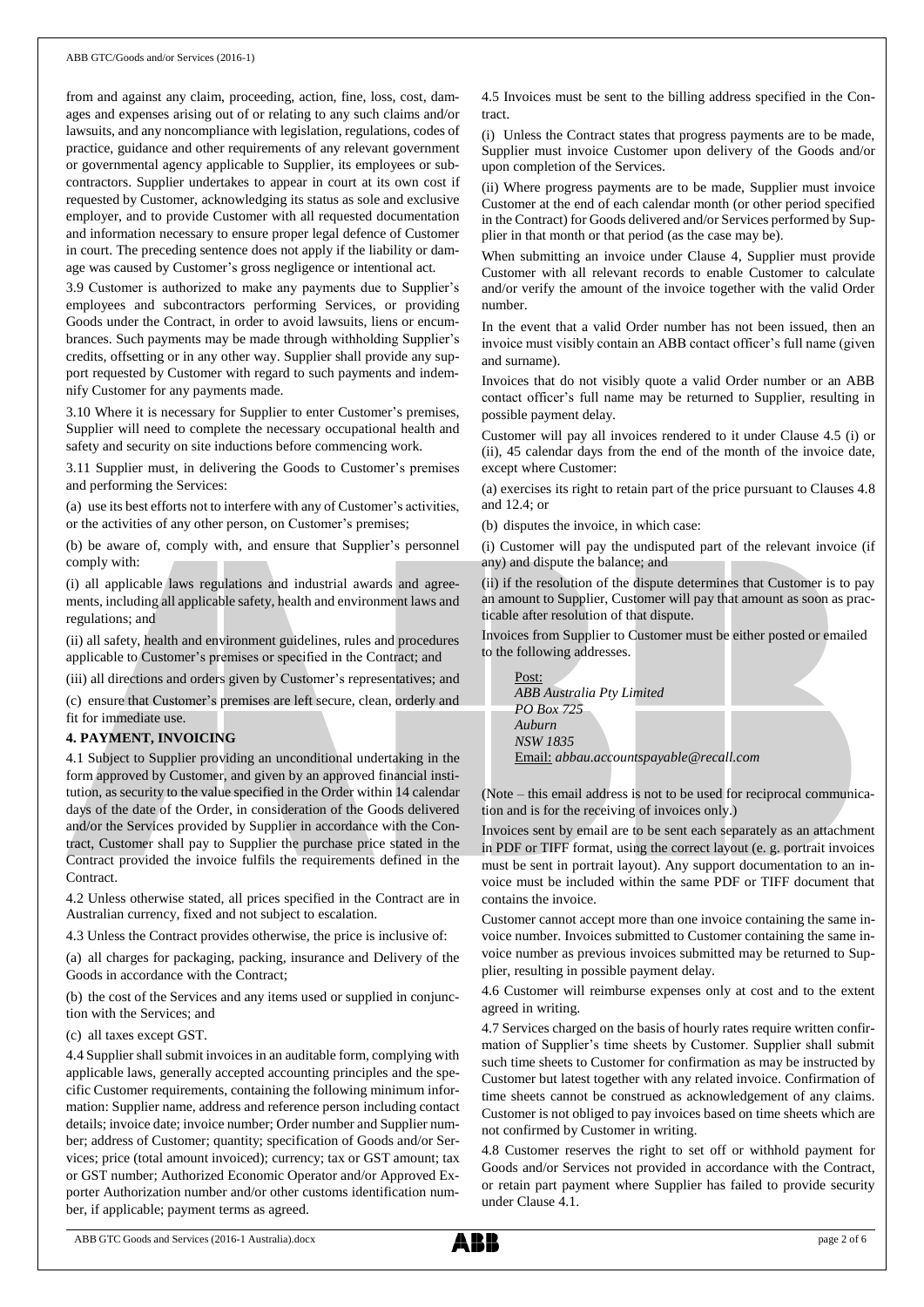#### **5. DELIVERY, PERFORMANCE OF SERVICES**

5.1 Unless agreed otherwise in the Contract, the Goods shall be delivered in accordance with INCOTERMS 2010 FCA, to the place defined in the Contract or, if no such place has been defined, to Customer's place of business.

5.2 The Services shall be provided at the place specified in the Contract or, if no such place has been specified, at Customer's place of business. 5.3 Supplier shall provide no later than at the time of acceptance of the Contract the following minimum information: number of packages and contents, the customs tariff numbers of the country of consignment, and the countries of origin for all Goods. For controlled Goods, the relevant national export control numbers must be indicated and, if the Goods and/or Services are subject to U.S. export regulations, the U.S. Export Control Classification Numbers (ECCN) or classification numbers of the International Traffic in Arms Regulations (ITAR) must be specified. Proofs of preferential origin as well as conformity declarations and marks of the country of consignment or destination are to be submitted without being requested; certificates of origin upon request. Supplier shall state the Order number on all invoices (in particular but not limited to commercial, pro forma or customs invoices).

5.4 The Goods shall be delivered, and Services shall be provided during Customer's business hours unless otherwise requested by Customer.

5.5 Upon Delivery, Supplier (or its appointed carrier) shall provide Customer a delivery note and any other required export and import documents not mentioned in Clause 5.3. If Customer has approved partial delivery, such delivery note shall also include the outstanding balance.

5.6 Ownership of the Goods passes to Customer at Delivery. To the extent that the Goods contain Embedded Software, ownership of such Embedded Software will not passto Customer, but Supplier shall grant, or – as applicable – shall procure that the third party owner grants, Customer and all users a worldwide, irrevocable, perpetual, transferable, non-exclusive, royalty-free right to use the Embedded Software as integral part of such Goods and/or for servicing either of them.

5.7 Shipping

(a) A full set of documents are to be rendered for each shipment and forwarded only to Customer on the day of shipment. Bills of lading must be forwarded under separate registered mail. All invoices and shipping documents must show the Order number as set out herein.

(b) Any loss of profits, bonding or wharf charges or consequential damages arising from not adhering to these and the following requirements shall be payable by Supplier.

(c) For domestic shipments or deliveries, invoices (original only), delivery dockets and/or shipping specifications (in triplicate) are required. For foreign shipments, customs invoices, bill of lading and shipping specifications all in quadruplicate, the whole properly completed and certified in accordance with Australian customs regulations.

#### **6. ACCEPTANCE**

6.1 Delivery of Goods or provision of Services may not be deemed to be acceptance of such Goods or Services by Customer. Customer shall have reasonable time to inspect or test the Goods and/or Services and to report any defects to Supplier. If a defect in the Goods and/or Services was not reasonably detectable during the inspection, Customer shall have reasonable time to provide notice of such defect after it has become apparent and/or to reject the Goods/Services.

6.2 The Parties may agree on a certain acceptance procedure, in which case acceptance will be subject to Customer's written acceptance statement. Supplier shall inform Customer in writing within a reasonable time period in advance when the Goods and/or Services are ready for acceptance.

6.3 Customer may enforce any remedy defined in the Contract for any rejected Goods or Services.

#### **7. DELAY**

If the Delivery of Goods or the provision of Services does not comply with the agreed date(s), Customer may:

7.1 terminate the Contract in whole or in part;

7.2 refuse any subsequent delivery of the Goods or provision of the Services;

7.3 recover from Supplier any expenses reasonably incurred by Customer in obtaining the Goods and/or Services in substitution from another supplier;

7.4 claim damages for any cost, loss, expenses and liquidated damages incurred by Customer which are attributable to Supplier's delay; and

7.5 claim liquidated damages as agreed in the Contract.

#### **8. WARRANTY AND REMEDIES**

8.1 Supplier warrants that the Goods and/or Services comply with the Contract, including but without limitation to Supplier's responsibilities as defined in Clause 3.1.

8.2 Supplier warrants that the Goods and/or Services meet the Safety Performance Requirements and Environmental Performance Requirements of the intended purpose.

8.3 Supplier warrants that the Goods are new and unused at the date of Delivery and remain free from defects during the warranty period.

8.4 The warranty period is twenty four (24) months from Delivery.

8.5 In case of breach of any warranty which is not remedied within forty eight (48) hours from Customer's notification, or in case of any other breach of the Contract, Customer is entitled to enforce any or more of the following remedies at its discretion and at Supplier's expense:

8.5.1 to give Supplier another opportunity to carry out any additional work necessary to ensure that the Contract is fulfilled, and/or to obtain prompt repair or replacement of the defective Goods and/or Services;

8.5.2 to carry out (or to instruct a third party to carry out) any additional work necessary to make the Goods and/or Services comply with the Contract;

8.5.3 to refuse any further Goods and/or Services;

8.5.4 to claim such damages as may have been sustained by Customer as a result of Supplier's breach of the Contract;

8.5.5 to terminate the Contract; in such event Customer has no obligation to compensate Supplier, and, at Customer's option, Supplier shall pay back to Customer any remuneration received from Customer for the Goods and/or Services and take back the Goods at Supplier's own cost and risk.

8.6 In case of a breach of any warranty, the entire warranty period shall be restarted for the defective Goods/Services from the date the remediation is completed to Customer's satisfaction.

8.7 The rights and remedies available to Customer under the Contract are cumulative and are not exclusive of any rights or remedies available at law or in equity.

### **9. INTELLECTUAL PROPERTY**

9.1 Subject to Clause 9.2, Supplier hereby grants Customer, or undertakes to procure that Customer is granted, a worldwide, irrevocable, transferable, non-exclusive, royalty-free license to use the Intellectual Property Rights in the Goods, including Embedded Software, if any.

9.2 Supplier herewith assigns to Customer full ownership rights in any Intellectual Property in Goods resulting from the Services. Supplier further agrees, upon Customer's request and at its cost, to take all further steps necessary to perfect Customer's ownership to the Intellectual Property.

9.3 Intellectual Property Rights in any Goods created by or licensed to Supplier prior or outside a Contract (Pre-Existing IPR) will remain vested in Supplier (or the third party owner). To the extent that Pre-Existing IPR are embedded in any Goods resulting from the Services, Supplier grants, or undertakes to procure that the third party owner

ABB GTC Goods and Services (2016-1 Australia).docx page 3 of 6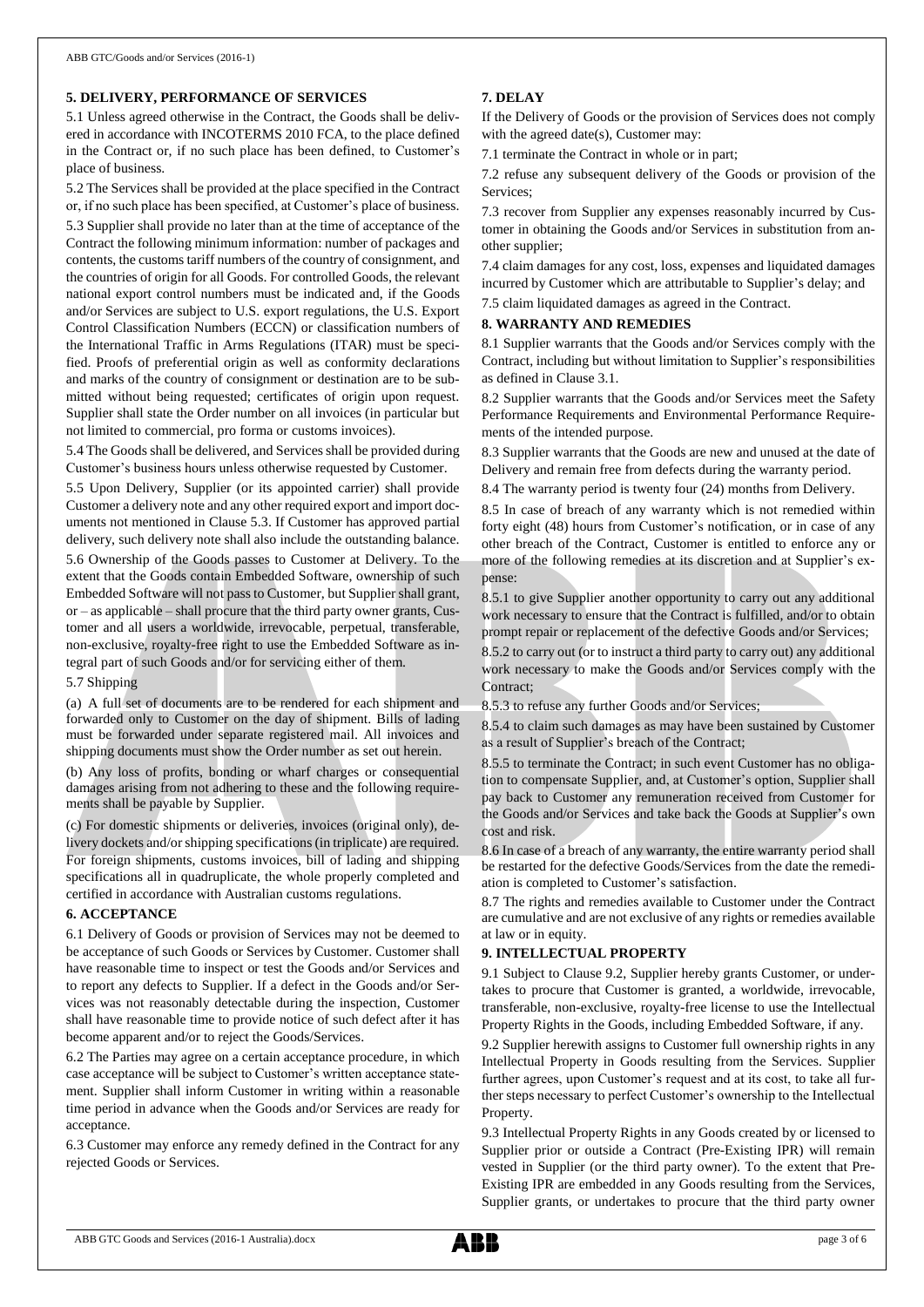grants, Customer and its Affiliates a worldwide, irrevocable, transferable, non-exclusive, royalty-free license to use the Pre-Existing IPR as part of such Goods, including the right to improve, develop, market, distribute, sublicense or otherwise use such Pre-Existing IPR.

9.4 Supplier must specify in writing and prior to Delivery all open source software contained in or used by Embedded Software, if any, and request Customer's written approval. Supplier agrees to replace at its own cost any open source software components rejected by Customer with software of at least the same quality and functionality.

9.5 If any claim is made against Customer that Supplier's Goods and/or Services infringe a third party's Intellectual Property Rights, Supplier shall at its cost, but at Customer's discretion (i) procure for Customer and Customer's clients, as the case may be, the right to continue using the Goods and/or Services; (ii) modify the Goods and/or Services so they cease to be infringing; or (iii) replace the Goods and/or Services by non-infringing equivalents. Otherwise, Customer is entitled to terminate the Contract and to reclaim all sums which it has paid to Supplier thereunder.

#### **10. COMPLIANCE, INTEGRITY**

10.1 Supplier shall provide the Goods and/or Services in compliance with all relevant laws, regulations, and codes of practice.

10.2 Supplier and its subcontractors must comply with the ABB Lists of Prohibited and Restricted Substances and with the reporting and other requirements regarding Conflict Minerals made available under **[www.abb.com](http://www.abb.com/) – Supplying – Material Compliance** or otherwise and shall provide Customer with documents, certificates and statements as requested. Any statement made by Supplier to Customer (whether directly or indirectly) with regard to materials used for or in connection with the Goods and/or Services will be deemed to be a representation under the Contract.

10.3 Supplier represents and warrants that it is and will remain fully compliant with all applicable trade and customs laws, regulations, instructions, and policies, including, but not limited to, satisfying all necessary clearance requirements, proofs of origin, export and import licenses and exemptions from, and making all proper filings with appropriate governmental bodies and/or disclosures relating to the provision of services, the release or transfer of goods, hardware, software and technology.

10.4 No material or equipment included in or used for the Goods and/or Services must originate from any company or country listed in any relevant embargo issued by the authority in the country where the Goods and/or Services will be used or an authority otherwise having influence over the equipment and material forming part of the Goods and/or Services. If any of the Goods and/or Services are or will be subject to export restrictions, it is Supplier's responsibility to promptly inform Customer in writing of the particulars of such restrictions.

10.5 Both Parties warrant that each will not, directly or indirectly, and that each has no knowledge that other persons will, directly or indirectly, make any payment, gift or other commitment to its customers, to government officials or to agents, directors and employees of each Party, or any other party in a manner contrary to applicable laws (including but not limited to the U. S. Foreign Corrupt Practices Act, the UK Bribery Act 2010 and, where applicable, legislation enacted by member states and signatories implementing the OECD Convention Combating Bribery of Foreign Officials), and shall comply with all relevant laws, regulations, ordinances and rules regarding bribery and corruption. Nothing in the Contract will render either Party or any of its Affiliates liable to reimburse the other for any such consideration given or promised.

10.6 Supplier herewith acknowledges and confirms that Supplier has received a copy of ABB's Code of Conduct and ABB's Supplier Code of Conduct or has been provided information on how to access both ABB Codes of Conduct online under **[www.abb.com/Integrity](http://www.abb.com/Integrity)**. Supplier agrees to perform its contractual obligations in accordance with both ABB Codes of Conduct.

10.7 ABB has established reporting channels where Supplier and its employees may report suspected violations of applicable laws, policies or standards of conduct: Web portal: **[www.abb.com/Integrity](http://www.abb.com/Integrity) – Reporting Channels**; contact details specified on this Web portal.

10.8 Any violation of an obligation contained in this Clause 10 is a material breach of the Contract and entitles the other Party to terminate the Contract with immediate effect and without prejudice to any further rights or remedies available thereunder or at law. Notwithstanding anything to the contrary in the Contract, Supplier shall, without any limitations, indemnify and hold harmless Customer for all liabilities, damages, cost or expenses incurred as a result of any such violation and termination of the Contract, or arising from export restrictions concealed by Supplier.

## **11. CONFIDENTIALITY, DATA SECURITY, DATA PROTECTION**

11.1 Supplier shall keep in strict confidence all Customer Data and any other information concerning Customer's or its Affiliates' business, their products and/or their technologies which Supplier obtains in connection with the Goods and/or Services to be provided (whether before or after acceptance of the Contract). Supplier shall restrict disclosure of such confidential material to such of its employees, agents or subcontractors or other third parties as need to know the same for the purpose of the provision of the Goods and/or Services to Customer. Supplier shall ensure that such employees, agents, subcontractors or other third parties are subject to and comply with the same obligations of confidentiality as applicable to Supplier and will be liable for any unauthorized disclosures.

11.2 Supplier shall apply appropriate safeguards, adequate to the type of Customer Data to be protected, against the unauthorised access or disclosure of Customer Data and protect such Customer Data in accordance with the generally accepted standards of protection in the related industry, or in the same manner and to the same degree that it protects its own confidential and proprietary information – whichever standard is higher. Supplier may disclose confidential information to Permitted Additional Recipients (which means Supplier's authorised representatives, including auditors, counsels, consultants and advisors) provided always that (i) such information is disclosed on a strict need-to-know basis, and (ii) such Permitted Additional Recipients sign with Supplier a confidentiality agreement with terms substantially similar hereto or, where applicable, are required to comply with codes of professional conduct ensuring confidentiality of such information.

11.3 Supplier must not (i) use Customer Data for any other purposes than for providing the Goods and/or Services, or (ii) reproduce the Customer Data in whole or in part in any form except as may be required by the respective contractual documents, or (iii) disclose Customer Data to any third party, except to Permitted Additional Recipients or with the prior written consent of Customer.

11.4 Supplier shall install and update at its own cost required adequate virus protection software and operating system security patches for all computers and software utilized in connection with providing the Goods and/or Services.

11.5 Supplier shall inform Customer without delay about suspicion of breaches of data security or other serious incidents or irregularities regarding any Customer Data.

11.6 Supplier agrees that Customer is allowed to provide any information received from Supplier to any Affiliate of Customer. Supplier shall obtain in advance all necessary approval or consent for Customer to provide such information to Customer's Affiliates if such information is confidential for any reason or subject to applicable data protection or privacy laws and regulations.

## **12. LIABILITY AND INDEMNITY**

12.1 Without prejudice to applicable mandatory law, Supplier shall, without any limitations, indemnify and hold harmless Customer for all liabilities, damages, cost, losses or expenses incurred by Customer as a

ABB GTC Goods and Services (2016-1 Australia).docx page 4 of 6

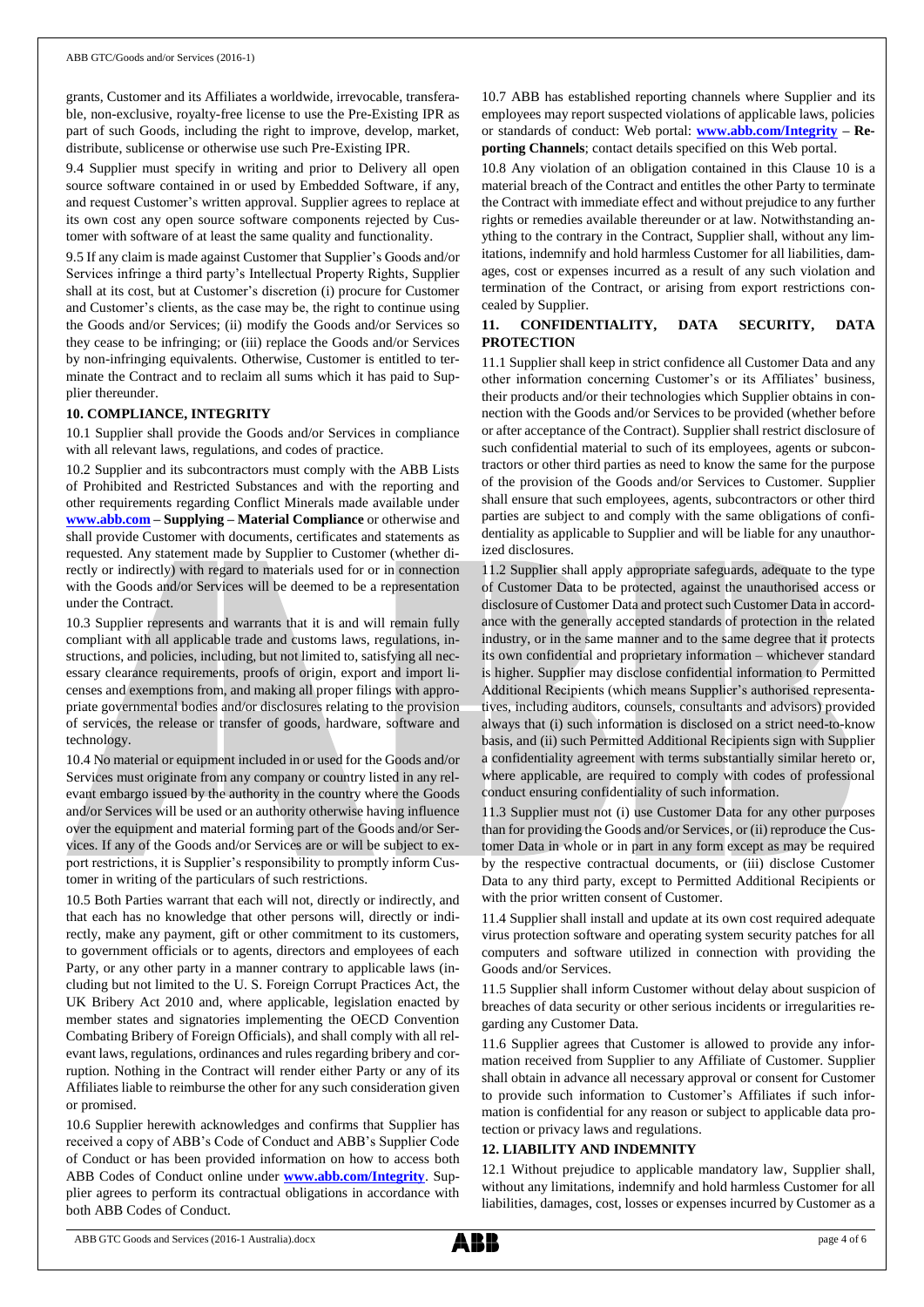result of Supplier's breach of the Contract. Supplier shall, without any limitations, indemnify and hold harmless Customer for any claim made by a third party against Customer in connection with the Goods and/or Services, including but without limitation to claims that such Goods and/or Services infringe a third party's Intellectual Property Rights. Upon Customer's request Supplier shall defend Customer against any third party claims.

12.2 Notwithstanding anything else contained in the Contract or otherwise to the contrary, Customer shall not be liable whether by way of indemnity, guarantee, or by reason of any breach of contract, or of statutory duty (to the fullest extent permitted at law) or by reason of tort (including but not limited to negligence) or any other legal principle or doctrine for any loss of profits, loss of use, loss of revenue or loss of anticipated savings, business interruption, loss of power, costs of capital or costs of replacement of power, increased costs of or loss of anticipated savings or for any financial or economic loss (whether direct or indirect) or for any consequential or indirect loss or damage whatsoever. Customer's total liability under, arising out of or in connection with the Contract howsoever caused and under any legal theory or doctrine, shall never exceed the price paid by Customer for the Goods and/or Services.

12.3 Supplier is responsible for the control and management of all of its employees, suppliers and/or subcontractors, and it is responsible for their acts or omissions as if they were the acts or omissions of Supplier.

12.4 Customer reserves the right to set off any claims under a Contract against any amounts owed to Supplier.

#### **13. TERMINATION**

13.1 Customer may terminate the Contract for convenience in whole or in part by giving Supplier thirty (30) calendar days written notice. In such event Customer shall pay to Supplier the value of the delivered but unpaid Goods and/or Services and proven direct cost reasonably incurred by Supplier for the undelivered Goods and/or Services, however in no event more than the price for the Goods and/or Services agreed under the Contract. No further compensation will be due to Supplier.

13.2 In the event of Supplier's breach of the Contract, Customer is entitled to terminate the Contract in accordance with Clause 8.5.

13.3 Customer may terminate the Contract with immediate effect by notice in writing in the event that (i) an interim order is applied for or made, or a voluntary arrangement approved, or a petition for a bankruptcy order is presented or a bankruptcy order is made against Supplier; or (ii) any circumstances arise which entitle the court or a creditor to appoint a receiver or administrator or to make a winding-up order; or (iii) other similar action is taken against or by Supplier by reason of its insolvency or in consequence of debt; or (iv) there is a change of control of Supplier.

13.4 Upon termination Supplier shall immediately and at Supplier's expense return to Customer all respective Customer property (including any Customer Data, documentation, and transfer of Intellectual Property) then under Supplier's control and provide Customer with the complete documentation about the delivered Goods and/or Services.

#### **14. QUALIFYING CAUSE OF DELAY**

14.1 Supplier shall be entitled to such extension of time for Delivery as Customer, acting reasonably, assesses if Delivery is or will be delayed by a qualifying cause of delay, and Supplier gives Customer, within 7 calendar days of when Supplier should reasonably have become aware of that causation occurring, a written claim for an extension of time evidencing the facts of causation and of the extent of the delay to Delivery.

14.2 A qualifying cause of delay means any act, default or omission of Customer in breach of Customer's obligations under the Contract that has caused a delay in the critical path of the performance of the Contract and in relation to which Supplier has taken all reasonable steps to mitigate the effects thereof on Delivery.

#### **15. ASSIGNMENT AND SUBCONTRACTING**

15.1 Supplier may neither assign, nor transfer, encumber nor subcontract the Contract, nor any parts thereof (including any monetary receivables from Customer) without prior written approval of Customer. 15.2 Customer may assign, transfer, encumber, subcontract or deal in any other manner with the Contract or parts thereof to its Affiliates.

#### **16. NOTICES**

Any notice must be given duly signed by registered mail, courier, fax or by e-mail to the address of the relevant Party as stated in the Contract or to such other address as such Party may have notified in writing. Email and fax require written confirmation of the receiving Party. Supplier's reply, correspondence, information or documentation related to the Contract must be provided in the language used in the Contract.

#### **17. WAIVERS**

Failure to enforce or exercise any term of the Contract does not constitute a waiver of such term and does not affect the right later to enforce such or any other term therein contained.

#### **18. GOVERNING LAW AND DISPUTE SETTLEMENT**

18.1 The Contract is governed by the laws of the country (and/or the state, as applicable) where Customer is registered, however under exclusion of its conflict of law rules and the United Nations Convention on International Sale of Goods.

18.2 If Customer and Supplier are registered in the same country, any dispute arising in connection with the Contract which cannot be settled amicably shall be submitted for resolution to the jurisdiction of the competent courts at Customer's place of registration.

18.3 If Customer and Supplier are registered in different countries, any dispute arising in connection with the Contract which cannot be settled amicably shall be finally settled under the Rules of Arbitration of the International Chamber of Commerce by one arbitrator appointed in accordance therewith. Place of arbitration shall be Customer's place of registration. The language of the proceedings and of the award shall be English. The decision of the arbitrator is final and binding upon both Parties, and neither Party may appeal for revision.

#### **19. SEVERABILITY**

The invalidity or unenforceability of any term of the Contract will not adversely affect the validity or enforceability of the remaining terms. The Contract will be given effect as if the invalid or unenforceable term had been replaced by a term with a similar economic effect.

#### **20. SURVIVAL**

20.1 Provisions of the Contract which either are expressed to survive its termination or from their nature or context it is contemplated that they are to survive such termination will remain in full force and effect notwithstanding such termination.

20.2 The obligations set forth in Clauses 8 (Warranty and Remedies), 9 (Intellectual Property), 11 (Confidentiality, Data Security, Data Protection) and 12 (Liability and Indemnity) exist for an indefinite period of time and survive expiration or termination of the Contract for any reason.

#### **21. ENTIRETY**

The Contract constitutes the entire agreement between the Parties and replaces any prior agreement between them with regard to its subject.

### **22. RELATIONSHIP OF PARTIES**

22.1 The relationship of the Parties is that of independent parties dealing at arm's length and nothing in the Contract may be construed to constitute Supplier as an agent or employee of Customer or so as to have any kind of partnership with Customer, and Supplier must not represent itself as or act on behalf of Customer.

22.2 The Contract does not imply any employment relationship between Customer and Supplier, or between Customer and Supplier's employees assigned to the execution of the Contract. Customer remains free of any responsibility or liability for labour, social security or taxes

ABB GTC Goods and Services (2016-1 Australia).docx page 5 of 6